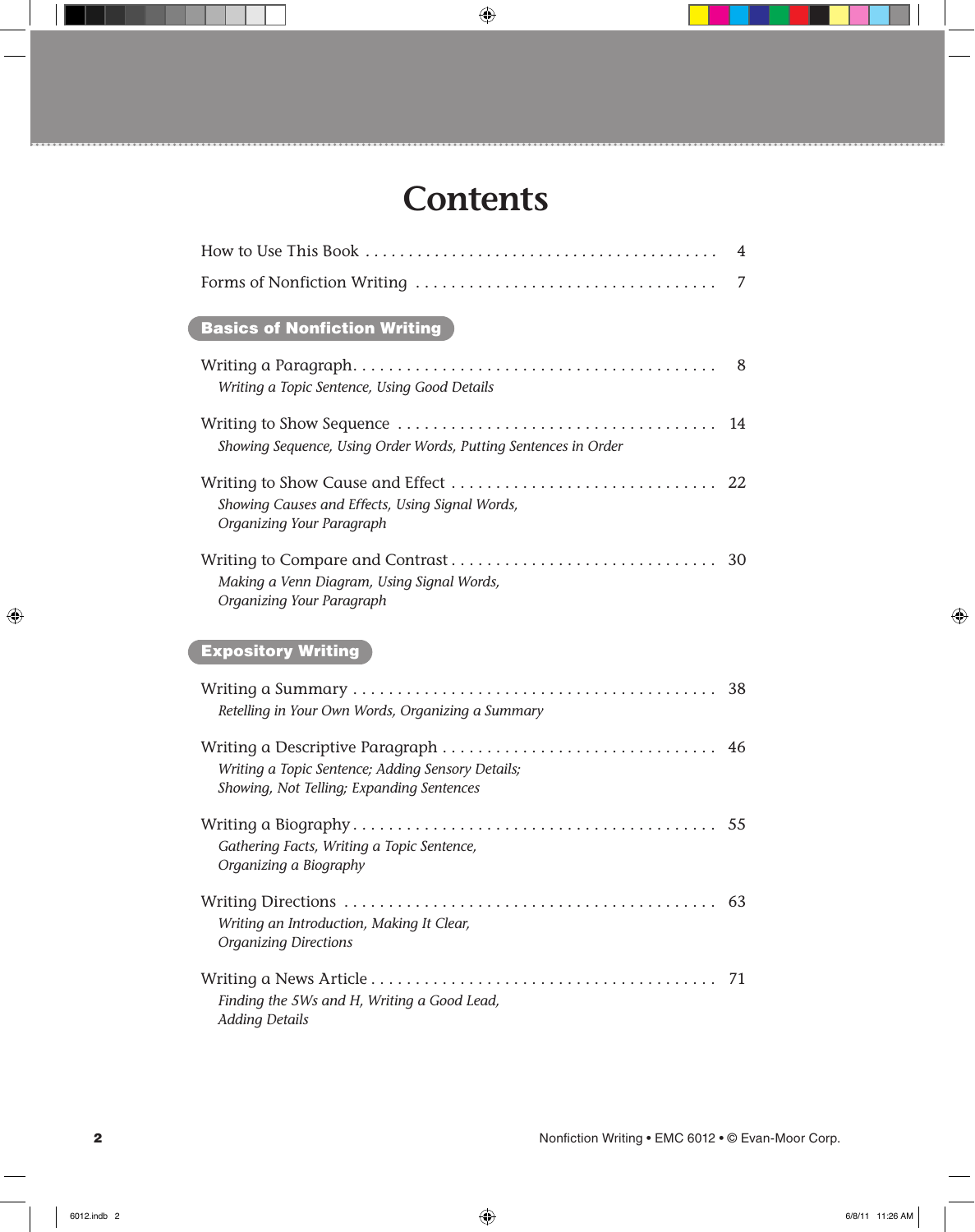| Writing a Response to Literature<br>79<br>Understanding the Prompt, Writing a Topic Sentence,<br>Marking Up the Story, Using Details from the Story |
|-----------------------------------------------------------------------------------------------------------------------------------------------------|
| 90<br>Thinking of Questions, Choosing Good Sources,<br>Finding Information, Taking Notes, Writing<br>a Topic Sentence, Organizing Details           |
| <b>Persuasive Writing</b>                                                                                                                           |
| Trying to Persuade, Writing a Topic Sentence,<br>Giving Reasons, Writing a Conclusion                                                               |
| Knowing Your Audience, Giving Reasons,<br>Organizing Your Letter                                                                                    |
| Writing a Beginning, Adding Facts and Opinions,<br>Writing an Ending                                                                                |
| Narrative Writing                                                                                                                                   |
| Choosing a Specific Topic, Using Sensory Details, Including<br>Thoughts and Feelings, Organizing Details                                            |
| Writing for Your Audience, Adding Details,<br>Sharing Thoughts and Feelings                                                                         |
| Presenting the Topic, Expressing Thoughts and Feelings,<br>Giving Details in Order                                                                  |
| Writing a Creative First Sentence, Using Sensory Details,<br><b>Using Similes</b>                                                                   |

 $\bigoplus$ 

 $\bigoplus$ 

 $\bigoplus$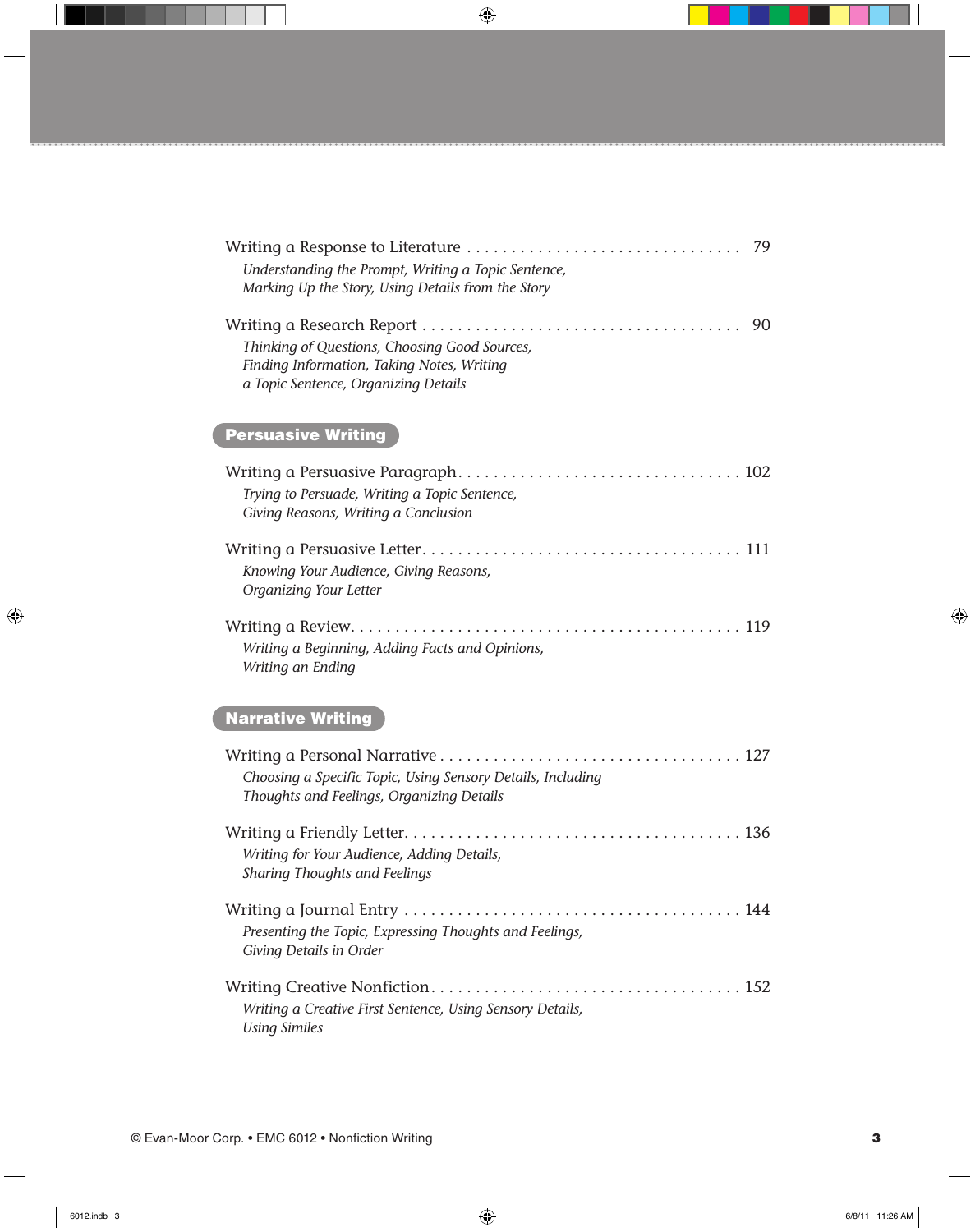Name:

⊕

## **Introducing a Paragraph**

Read this example of a paragraph.

#### **Writing Model**

### **A Happy Hippo Is a Wet Hippo**

 $\bigoplus$ 

A hippopotamus, or hippo, is well suited to spend time in the water. A hippo's eyes, ears, and nose are on top of its head. This means that a hippo can see, hear, and breathe while it stays cool in the water. A hippo can hold its breath for as much as five minutes! It also has webbed feet that help it move through water. It's no wonder that a hippo loves water.

**Writer's Purpose:**



**Paragraph**

⊕

<sup>10</sup> BASICS OF NONFICTION WRITING Nonfiction Writing • EMC 6012 • © Evan-Moor Corp.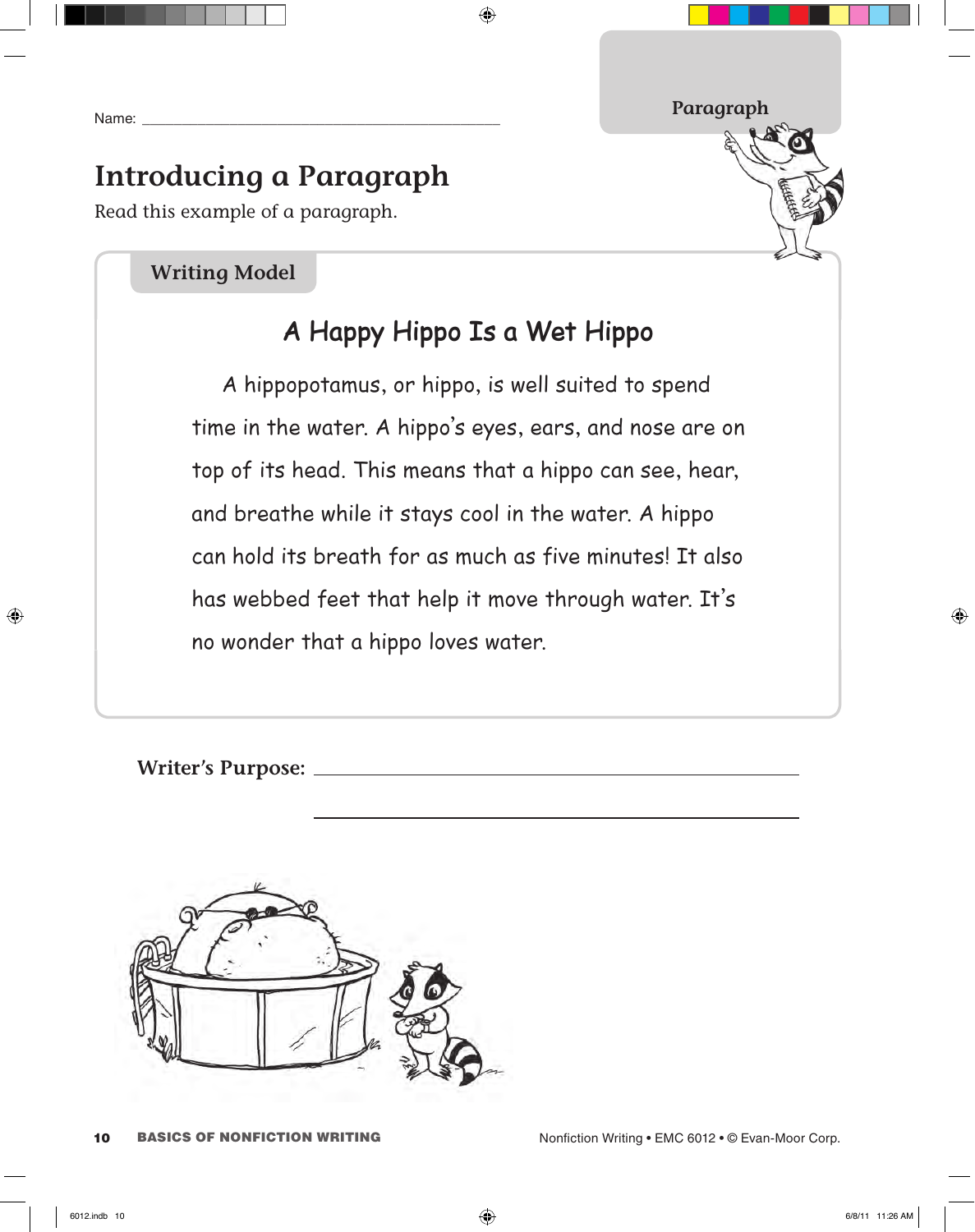### **Writing a Topic Sentence**

- A. Read each paragraph. Check the box next to the best topic sentence to begin the paragraph.
	- 1. They have thick fur to keep them warm. And they blow air bubbles into their fur. The air bubbles help keep otters dry, which keeps them warm.

 $\bigoplus$ 

 $\Box$  Otters are able to stay warm in cold ocean water.

| | Otters are good at blowing bubbles.

2. They are as long as a big airplane! They are bigger than the largest land animal, the elephant. Blue whales are even bigger than the largest dinosaurs that ever lived.

 $\Box$  Blue whales are interesting.

 $\Box$  Blue whales are the largest animals that ever lived.

3. The largest sharks are as long as a school bus. Small ones are less than a foot long. Most sharks are about 5 to 6 feet long. That is about as long as an adult human is tall.

 Some sharks are big.

| Sharks come in different sizes. |  |  |
|---------------------------------|--|--|
|---------------------------------|--|--|

- B. Read each paragraph. Rewrite the underlined sentence so it tells the main idea of the paragraph.
	- 1. Firefighters are brave. Firetrucks take firefighters where they need to go. Firetrucks hold water for putting out fires. Firetrucks also have many tools to help firefighters.
	- 2. Giraffes are animals. They are the tallest land animals in the world. Their long necks help them reach the leaves on tall trees. Because of their height, giraffes can look out for danger.

↔

⊕